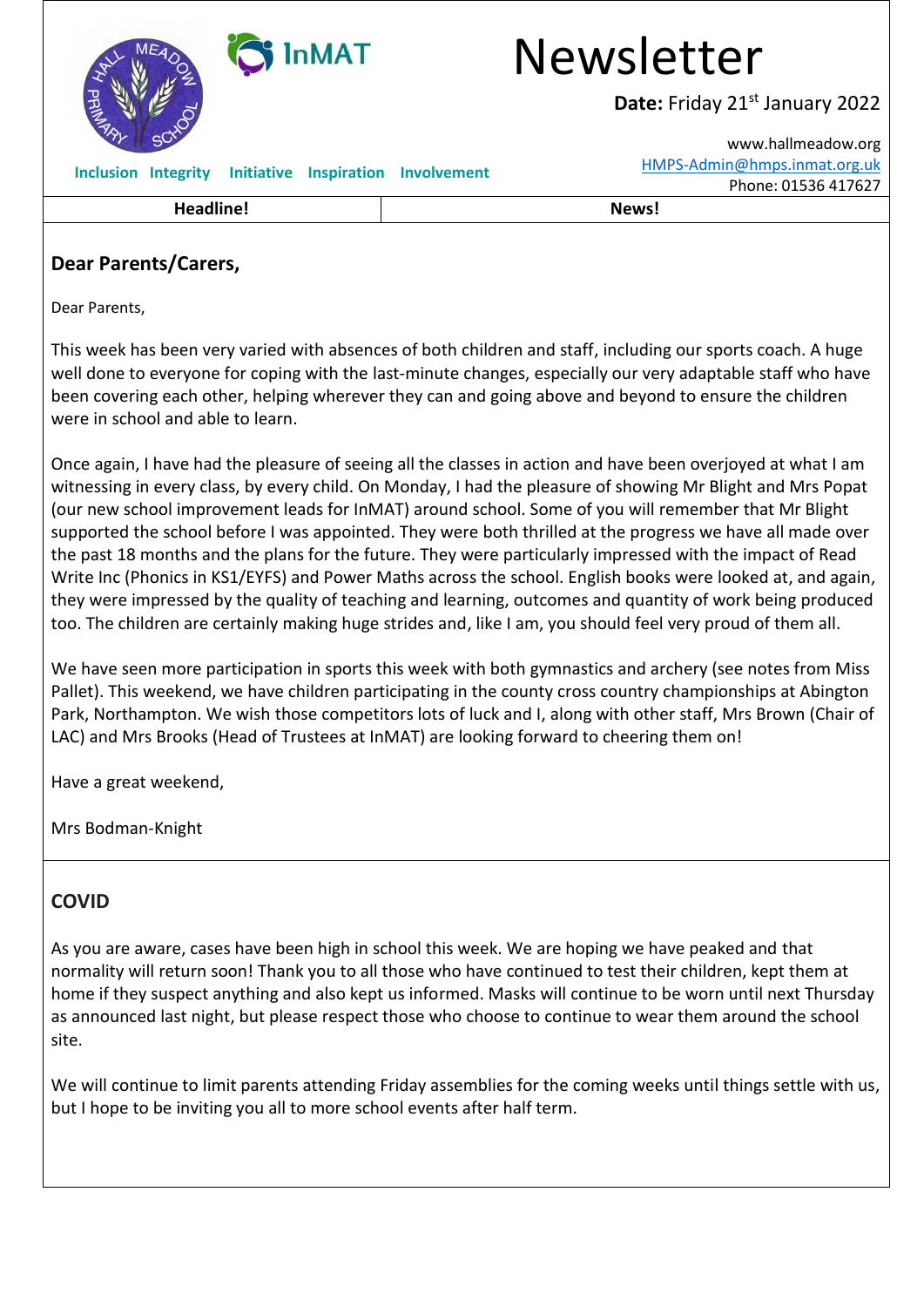### **Parking**

Once again, we have had two separate parking issues this week. One parent using a private driveway and one blocking a lowered part of the path, meaning parents with pushchairs were struggling to get access to the path. It was also disappointing to hear of altercations between parents.

We are fortunate that our school is situated within lovely grounds, surrounded by housing which is far safer than a lot of other schools. Parking will always be an issue, but please be kind and courteous and think about all of our parents and children, as well as the local residents.

Thank you.

#### **Gymnastics**

Last Friday, we had two groups of gymnasts take part in the Kettering School Sport Gymnastics competition.

First up, in the morning, were the year 4 girls, who had to perform a floor routine, a body management routine and two vaults. All the girls performed brilliantly and remembered all the correct moves. The girls were amazed to find that they had achieved second place in the competition!

In the afternoon, it was the turn of the year 5 and 6 girls. They also had to perform a floor and body management routine and two vaults. The standard of this competition is always extremely high and we were very pleased with the girls' 5<sup>th</sup> place. As always, all the gymnasts made us very proud of them with their behaviour, determination and passion.

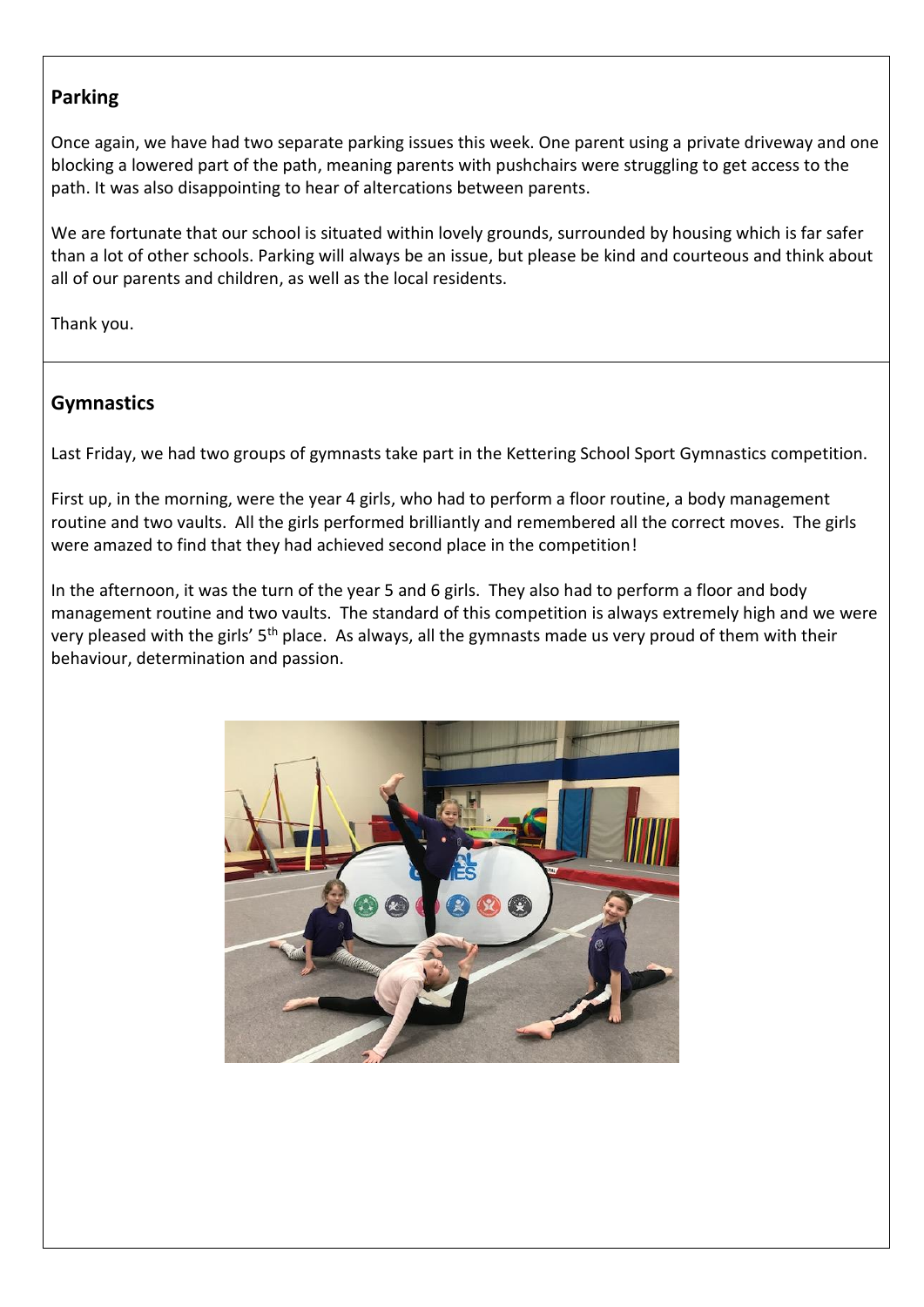# **Archery**

On Tuesday morning, Mrs Davidson and Mrs Drew accompanied 12 archers to the KSSP Archery Competition.

During the competition they were split into two groups that took part in a number of archery-based challenges.

Mrs Davidson and Mrs Drew were beaming when they came back! They reported that the children had been brilliantly behaved and that they had all participated with enthusiasm.

Mrs Davidson's group came 4<sup>th</sup> in their section and Mrs Drew's group came 5<sup>th</sup> out of 12 schools.



| <b>School Photographer Reminder</b>                                                                          |
|--------------------------------------------------------------------------------------------------------------|
| Just a reminder that the School Photographer will be in School<br>on Wednesday (26 <sup>th</sup> January).   |
| Due to COVID cases, only siblings attending Hall Meadow will be<br>able to have their photos taken together. |
| <b>PACT</b>                                                                                                  |
| A big thank you for everyone's support yesterday at the Tuck<br>Shop.                                        |
| A fantastic £72 of takings!                                                                                  |
| With this success we plan to have another Tuck shop on<br>Wednesday 2 <sup>nd</sup> Feb                      |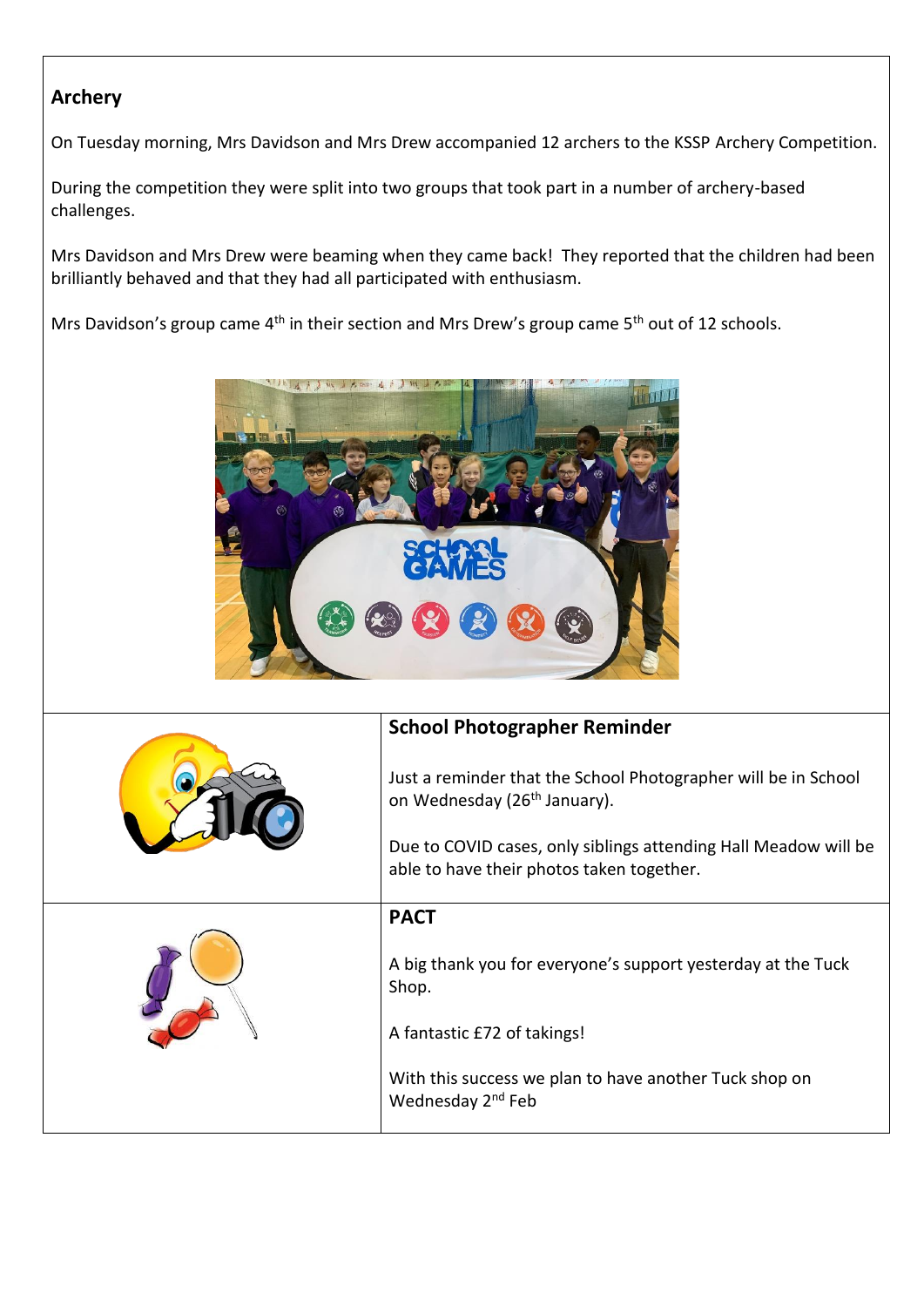